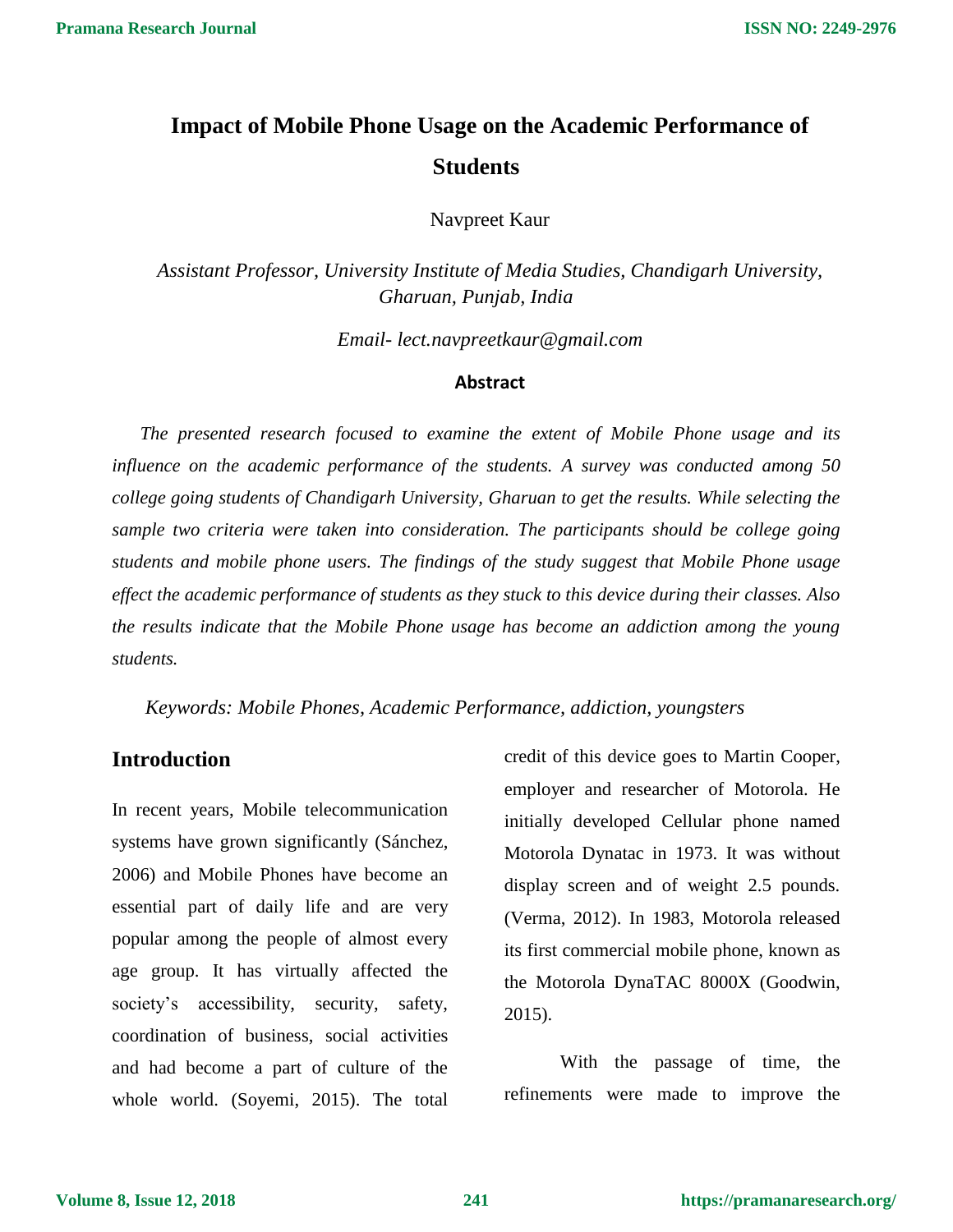functions and size/shape of this device. Cell phone started being used as calculators, pagers, email devices and address books. (Pinkasovitch, 2010). Now-a-days the Mobile Phones are replaced by smartphones. Smartphone is like a magic device in the hands of people which offers different applications like video calling, web browsing, weather information, calendar, camera, navigator and many more. It is a portable device that combines the functions of cell phone with the functions of computer (Hamblen,2009). Because of their function and cheap cost, smartphones are very popular among the users.

The decrease in the size and the price of this device played an important role in the adoption of this device not only by the businessmen but by the laborers also. Though Media has been influencing every aspect of human life from the time of its emergence, but now its power has been increased tremendously with the development in Mobile Phone technology. Mobile Phones have affected our culture, behaviour, attitudes, language, health, education and especially communication patterns.

People use Mobile Phones for different purposes, i.e. for communication

with family and friends, to access internet, to get weather information, for navigation, as a watch, for reminders, to click photographs and capturing videos and many more. Today a Mobile Phone is more than just a device that is used to make Phone calls. It is a companion that acts as a guide, a friend, a communication device, a computer or a personal secretary. Globalization has changed our lives and one of the ways in which it is changing our lives, every day, is how we communicate; thanks to advancements in Information and Communication Technologies (ICT). One of the ICT's which is seeing rapid advancement is Mobile Phone. (Rabiu, et. al, 2016)

No doubt Mobile Phones helped the people in different ways, but some negative effects are also there. In some cases the Mobile Phone use has become an addiction and people remain stuck to their Mobile Phones during the significant part of their working hours, reading, playing and even sleeping. Mobile Phones have affected our culture, behaviour, attitudes, and language, health, education and communication pattern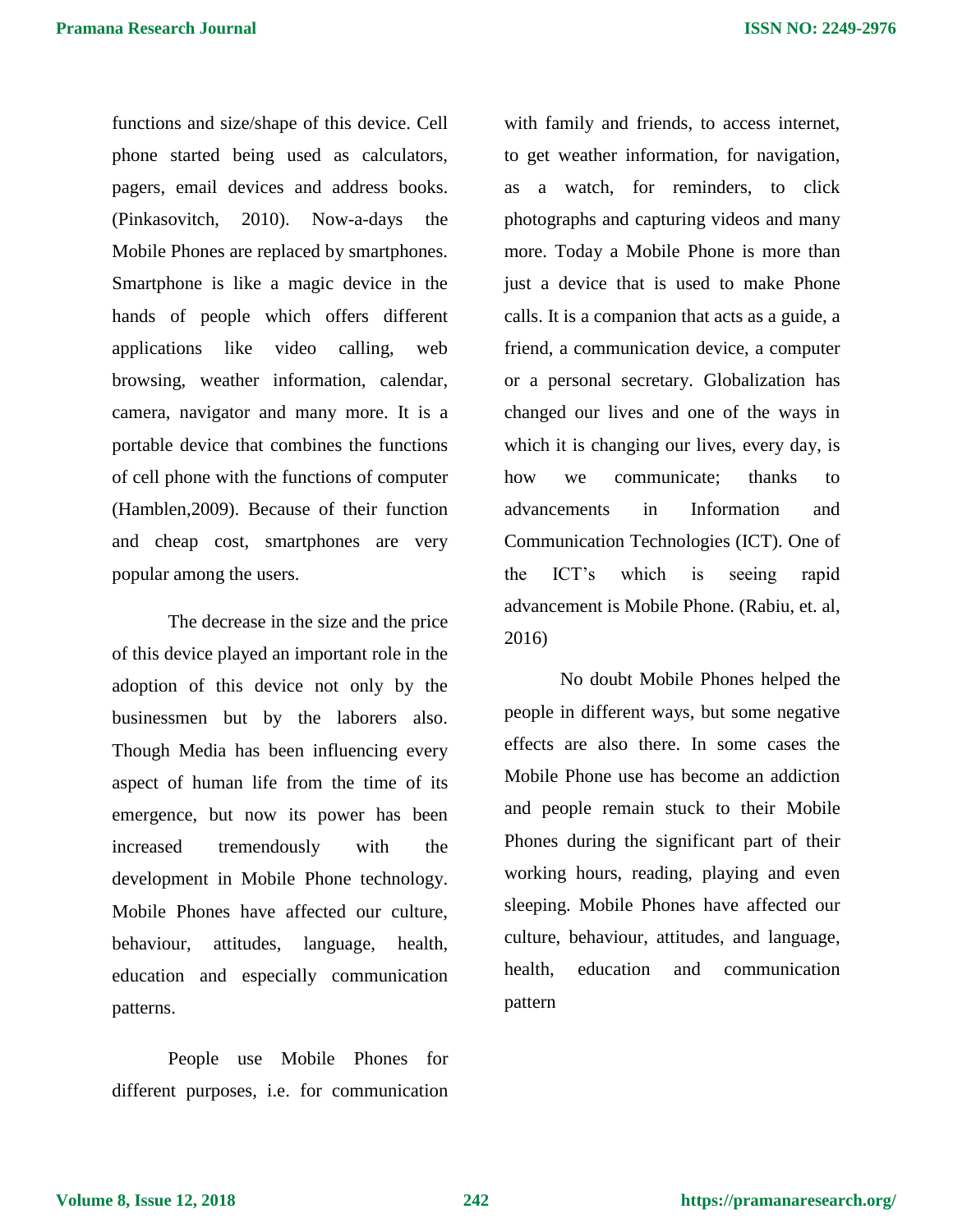### **Mobile Phones and teenagers**

This device is affecting people of every age group positively as well as negatively, but has a great impact on teenagers. There are many reasons for the acceptance of Mobile Phones among the teenagers. People of various ages find Mobile Phones convenient and useful but it is more appreciated by the youngsters and they are more dependent on this device. According to a data released by TRAI (Telecom Regulatory Authority of India), India had 1019.5 million active mobile connections in May 2017. Surveys and studies from a number of countries indicated that the use of Mobile Phones in young people is increasing rapidly and starting at a younger age. Almost half of the Mobile internet users are between 18 and 25 years. (Sundari, 2015)

These days it is very common to see the school going students having an expensive and sophisticated Mobile Phone in their hands or pockets. These Mobile Phones, tablets and iPads have all the applications, facilities and software that can connect them to the internet and all forms of social media platforms, other web sites and so on, where they chat, access, stream, download, upload, exchange and play

different kinds of media contents, which most often, are pornographic in nature. (Ogundijo 2014). The result of different researches have provided in-depth evidence of the uses, advantages, disadvantages, impact, consequences and concerns about the use of Mobile Phones among the teenagers. Why teenagers fancy this device, is an interesting observation where the experts attach its significance to teenagers' identity factor. The usage of Mobile Phones has re-shaped, re-organised and altered several social facets. (Ravichandran, 2009)

In contemporary digital and virtual society, Anxiety is the affliction of life. New addition to the stress list is "Nomophobia" (Pavithra, 2015). Nomophobia is defined as "the fear of being out of mobile phone contact". The term, nomophobia, is an abbreviation for no-mobile-phone phobia. (Yildirim, 2014). If a person is in an area of no network, has run out of balance or even worse run out of battery, the persons gets anxious, which adversely affects the concentration level of the person. Dependence on this device leads to some new psychology phenomenon. One among them is FOMO- Fear of missing out ie the fear of being without a cellphone,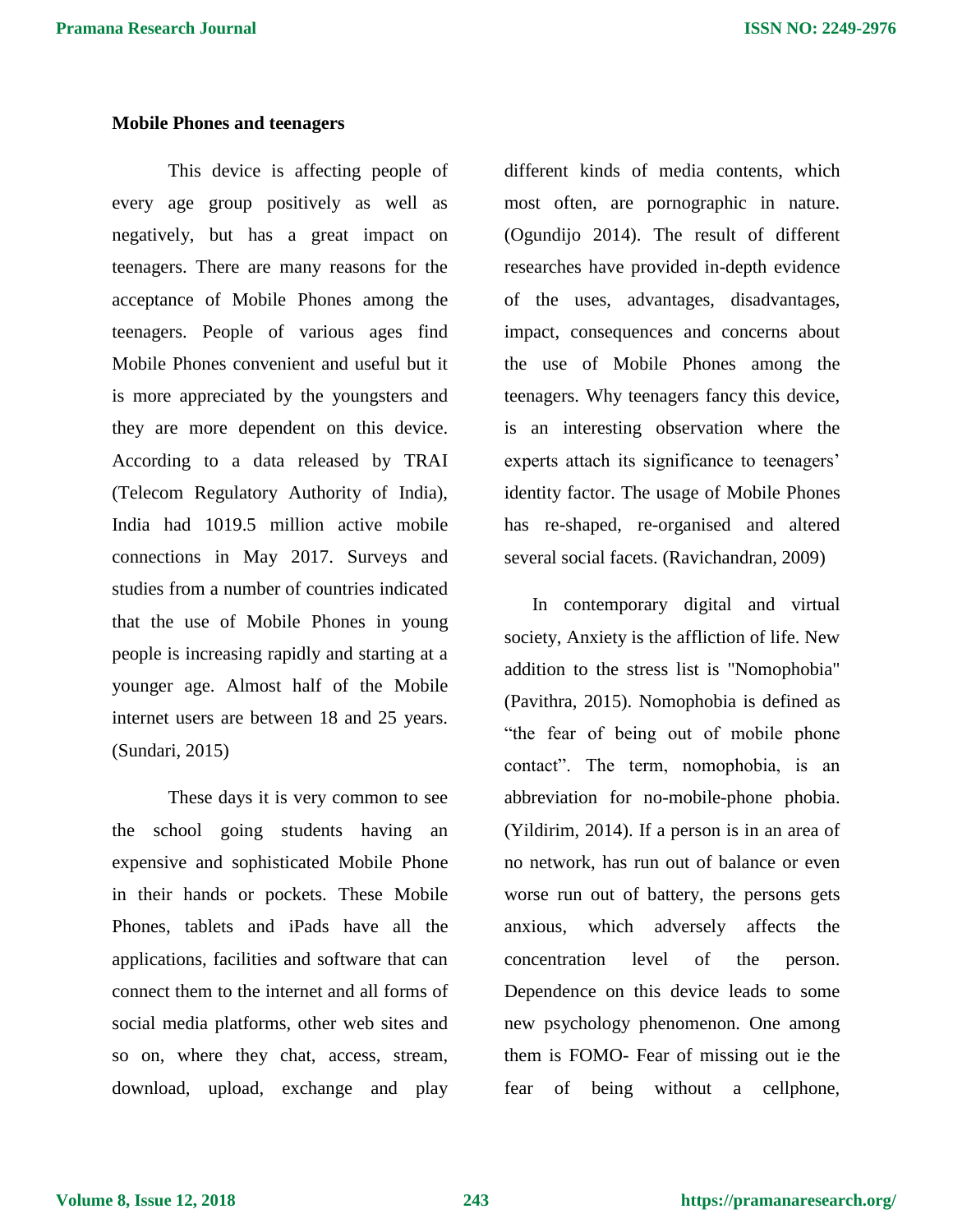disconnected or off the internet (Trnkova, 2015). "Textaphrenia" and "Ringxiety" – the false sensation of having received a text message or call that leads to constantly checking the device, and "Textiety" – the anxiety of receiving and responding immediately to text messages (Gutierrez, 2016).

### **Impact on academic performance**

Academic performance refers to how students deal with their studies and how they complete different assignments given to them by their teachers. (Bedassa, 2015). A number of researches and studies have been conducted in different regions of the world and the results have proved that there is a relationship between student's social media usage and their academic performance. The continuous use of social media distracts the students from their studies and has the potential of affecting their academic performance. The rampant use of social networking, texting and chatting on Mobile Phones result in lower grades and poor academic performance of students. The researches have proved that some students have the habit of keeping their Mobile Phones on during classes and studies, even in the library, thereby distracting others. (Sundari, 2015)

Aoki and Downes (2004) focused on the behavioral and psychological aspects of cell Phone usage among the College

students. They tried to find the reasons behind why a technology is adopted in a particular way. They identified several attitudinal factors based on the exploratory study including, necessity in modern times, cost efficiency when compared to landline Phone, safety or security, and dependence.

The biggest challenge faced by the teachers during class hours is to control the Mobile Phone usage by the students but the use of this device seems uncontrollable among students which leads to distractions. In response to the question asking the purpose for using cell Phone in class room, the respondents revealed that they send SMS in classrooms in the top order of priority and read SMS received. They tend to also answer a voice call and make a voice call as well from the class room. (Sundari, 2015).

In this era of Information & Technology, the most of the things or work we do is online. Paper less work is encouraged by most of the offices and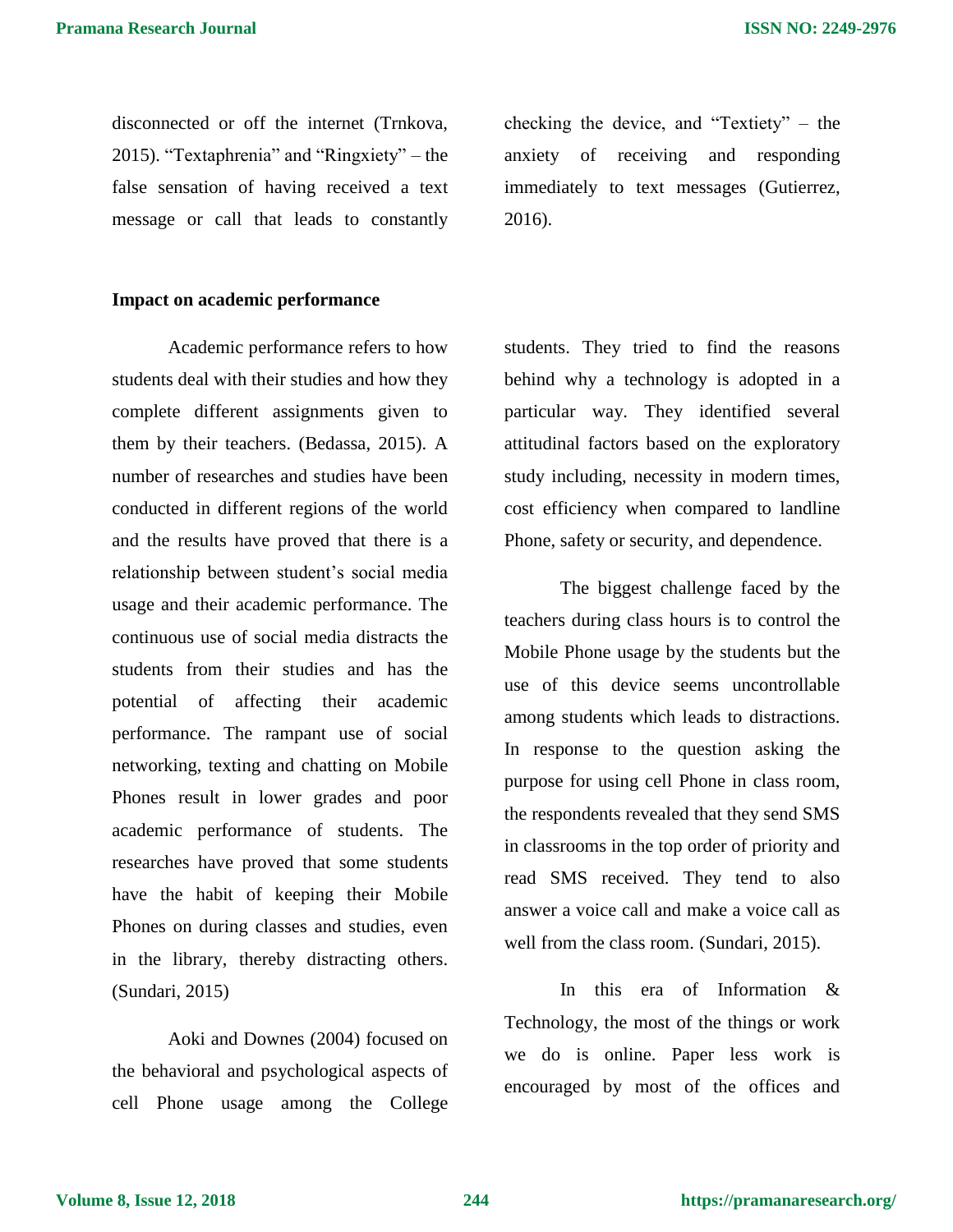departments. So internet enabled Mobile Phones are very helpful in this case. On one side the educational institutes are encouraging it by providing Wi-Fi campuses but on the other hand facing the challenges to control the usage of Mobile Phones during the class hours not only by the students but by the faculty also. That's why most of the schools and colleges have implemented a complete ban over the use of Mobile Phones during school or college hours not only in India but in other countries also. Willoughby Girls High School

But there are some positive effects of Mobile Phone usage on the academic performance of students as this device has also helped to increase the level of quality education. Some educational institutes encourages the students to bring their Mobile Phones with them. John Monash Science School in Melbourne encourages students to bring their smartphones to lessons as a learning device. (Eysenbach, 2014). Internet enabled Mobile Phones helped the students to get the study material online but the Students easily get tempted to use the various social media platforms when trying to obtain learning materials online. In most cases, the students end up spending almost all their times on the social media and forget about the course materials they

(WGHS) in New South Wales operate under a total Phone ban during school hours, unless a student is given specific permission by a teacher to use their smartphone as a learning aid in the classroom. The school's policy states that 'before school, recess, and after school are times students should rest their brains and engage socially with their friends. Texting or communicating via social media disconnects people from each other. (Russell, 2018)

originally intended to look for. (Bedassa, 2014). Mobile Phone gives room to blending student's roles with other roles thus distracting and disrupting the students' academic work. (Soyemi, 2015)

As Mobile Phone use has expanded, so people or researchers or parents are also concerned about the overuse of the technology. A major issue has been multitasking: texting while attending a class lecture or business meeting; talking on the Phone while sitting at a restaurant with a friend; texting while crossing the street; talking or texting while driving. Some situations violate traditional norms of social behavior; others become safety issues (Baron, 2010).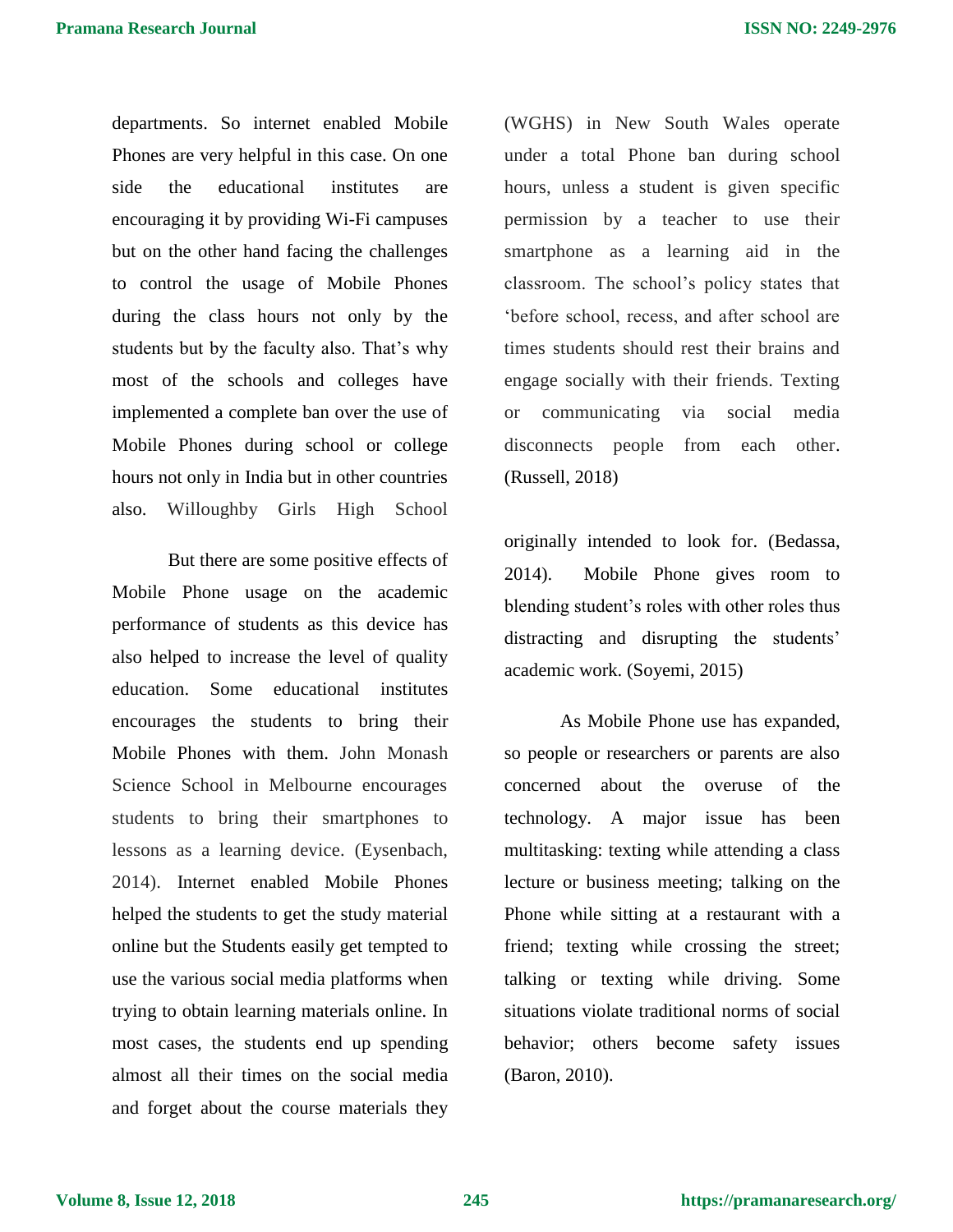# **Review of literature**

A number of researches have been conducted to find the effects of mobile phones on the people. The basic purpose of these researches was to know the effect of Mobile Phone usage on the health, education and behaviour of people.

Chigona, et.al. (2008), in research paper *Uses & Gratifications of mobile internet among South African students* have written, "Most of the gratifications identified can be clustered around the themes of contribution to identity-formation, maintenance of peergroup networks, and emancipation from local settings, maintenance of romantic relationships, escape from parental surveillance, co-ordination of group activities, organization and management of social life, as a primary contact medium, bonding device for friends and family, personal security, constant availability and keeping in touch with geographically-distant relations". A few studies have interestingly compared the use of mobile phones among teenagers to smoking. "Adolescents' quest for an individual identity and for peer bonding, functions which used to be fulfilled by habits such as smoking, are now taken over and supplied by the use of Mobile Phones", written by N. A. Selian (2004) in

article *Mobile Phones and Youth: A look at the US student market*. According to an article Do You Pretend to Talk on Your Cellphone to avoid Other People written by Linda Sharps (2011), "People use mobile phone not only to communicate but also pretend to use cellphone to avoid other people or in any situation that require them to stand around awkwardly in front of other people".

Acharya, et.al (2013) in research paper *A Study on Some of the Common Health Effects of Cell-Phones amongst College Students* have written "Almost everyone uses cell phones for a greater part of the day. Headache, irritability/anger, lack of concentration, poor academic performance, anxiety, eye strain and lack of sleeping are the common effects of mobile phone on the health of people". Effects of mobile phones on health and mental health of people is a global concern. Every day, we are swimming in a sea of electromagnetic radiation (EMR) produced by electrical appliances, power lines, wiring in buildings, and other technologies that are part of modern life. Exposure to electromagnetic radiation is growing and becoming a serious health threat.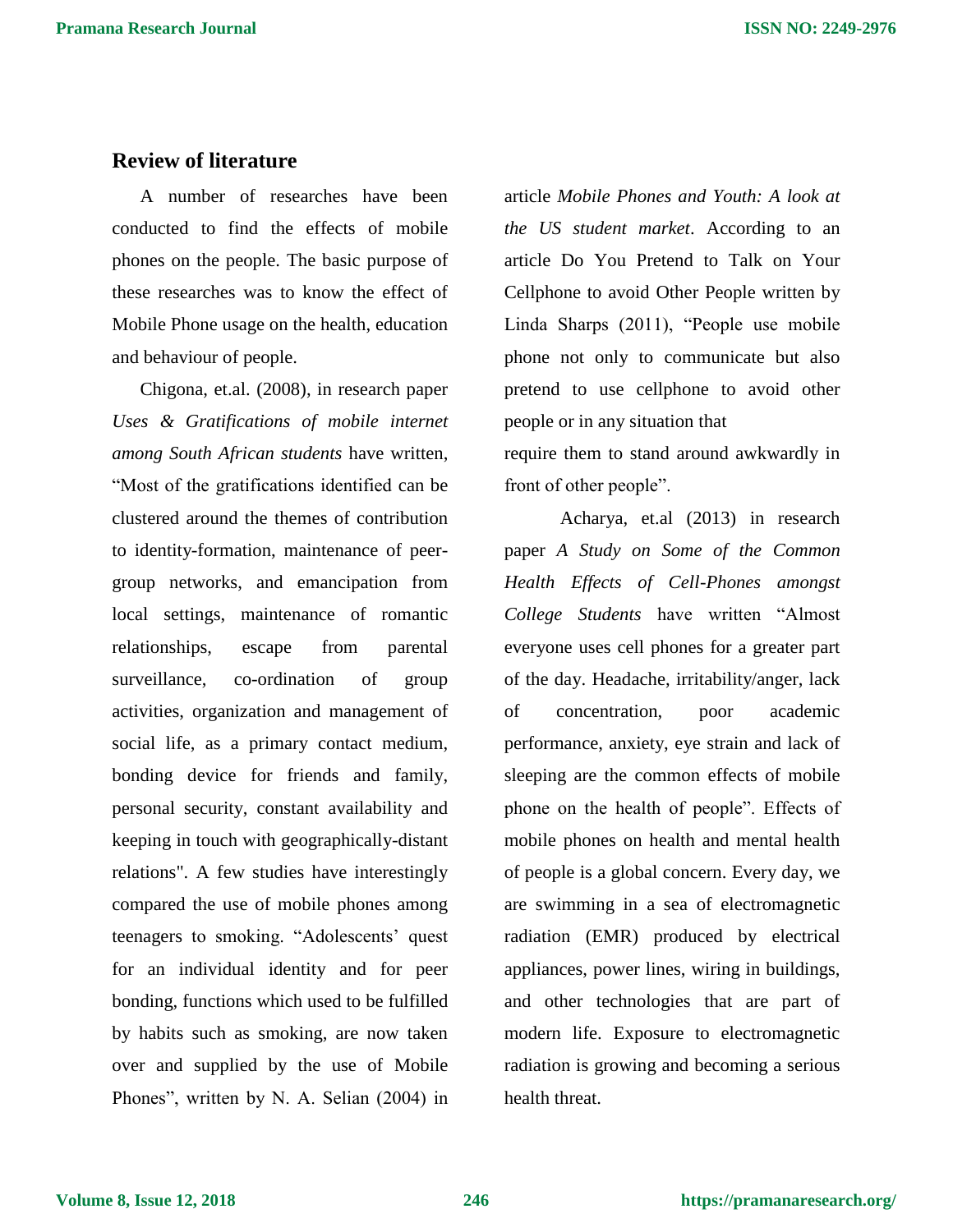*Impact of Mobile Phone Usage on Academic Performance among Secondary School Students in Taraba State, Nigeria,* a research paper by Haruna Rabiu, et. al. (2016), which was published in The European Scientific Journal (Vol. 12, No. 1) includes the information related to a research which was conducted among the secondary students to know the penetration of Mobile Phones in their lives. The finding of this study, revealed that Mobile Phone usage significantly influence academic performance among male and female senior secondary school students. The author emphasized that the students, parents and the teachers should be sensitized on the influence of Mobile Phone usage on the academic performance of students.

*Analysis of Mobile Phone Impact on Student Academic Performance in Tertiary Institution* by Soyemi Jumoke, et.al.(2015), published in the International Journal of Emerging Technology and Advanced Engineering (Vol. 5, No. 1), emphasized on the usage of internet on the Mobile Phones. This research was conducted to find the correlation between the academic performance and usage of Mobile Phones by the students of Ogun State in Nigeria. The findings indicated that students are influenced negatively to a great extent by

the Mobile Phone because attention is focused on chatting, music and others while their academic activities are neglected and left to suffer.

*Effects of Mobile Phone use on academic performance of college going young adults in In*dia by Tripura Sundari (2015), published in the International Journal of of Applied Research (Vol. 9, No. 1) was also read by the researcher. The research was conducted among the college going students (age 18-25 years) of three cities in Andhra Pradesh. The results shown that rampant use of social networking, texting and chatting on Mobile Phones result in lower grades and poor academic performance of students.

*The usage and impact of Internet enabled phones on academic concentration among students of tertiary institutions: A study at the University of Ibadan, Nigeria* by Emeka Ezemenaka (2013), published in the International Journal of Education and Development using Information and Communication Technology (IJEDICT), (Vol. 9, No. 3) was also read by the researcher. The study was carried out in order to understand the effects on the student's academic performance due to the time channeled to the phone during their class hours. The study showed that the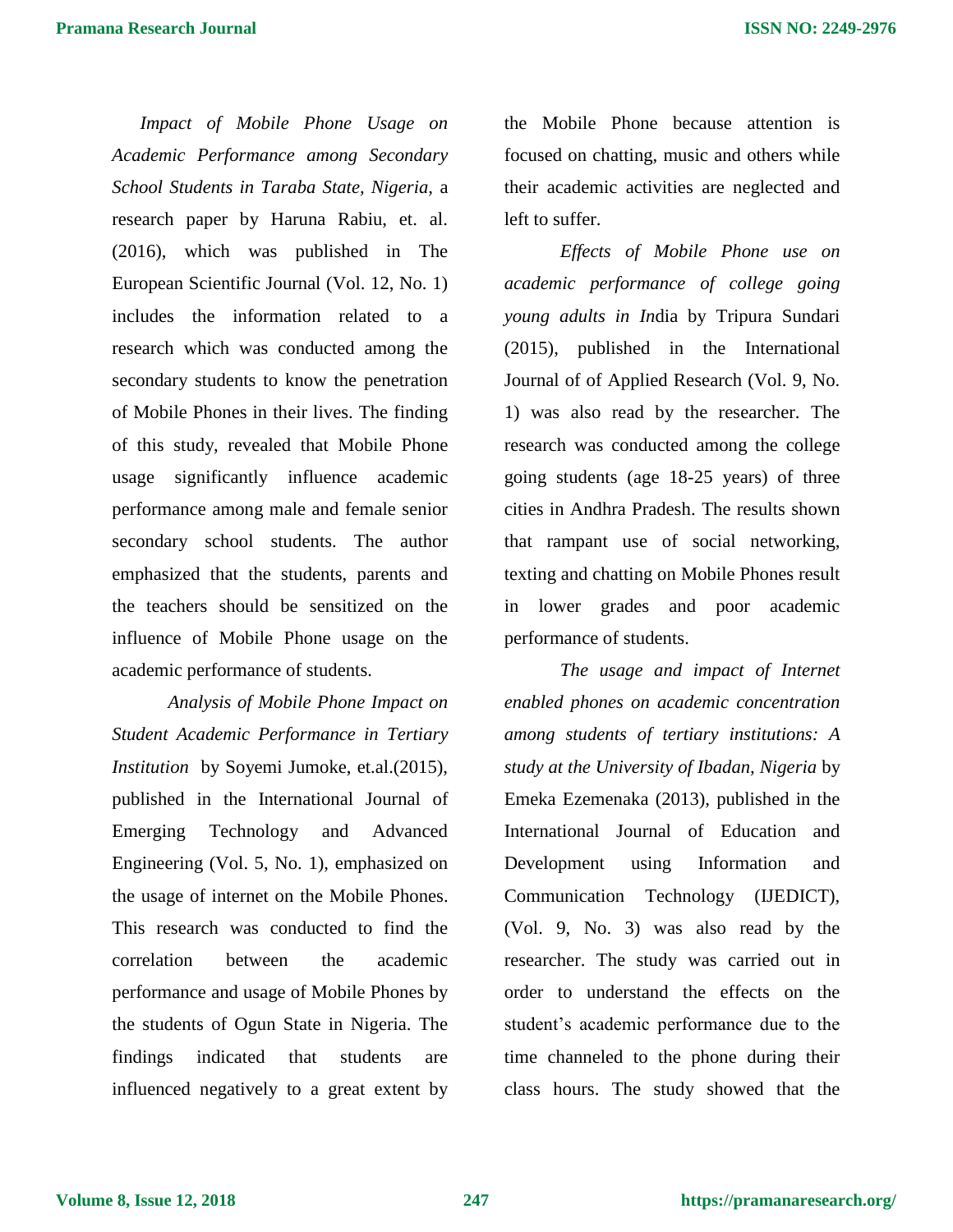internet enabled phone usage does not affect the academic performance of the students but distractions by the usage of phone were notably admitted.

*Mobile Phones and Teenagers: Impact, Consequences and Concerns - Parents/Caregivers Perspectives* by Shanthi Vaidyanathan Ravichandran (2009), focussed on understanding the impact of Mobile Phones from parents/caregivers' (PACG) perspective. Both survey and extensive interviews were employed to explore the research question. The survey and interview participants were parents/caregivers of teenagers. The findings from this study revealed that parent/caregivers' perceptions on teenagers' Mobile Phone use are not satisfactory. Every interviewed PACG expressed concerns on internet via teenagers' Mobile Phones and a very high number of them expressed negative impacts outweighing positive purposes of Mobile Phones.

*Students' Cell Phone Addiction and Their Opinions,* a research paper by Tessa Jones (2014), which was published in The Elon Journal of Undergraduate Research in Communication (Vol. 5, No. 1) has written about the essential role of Mobile Phones in communication across the world and the drastic changes the way human interact and

communicate with one another. This research was conducted among the students of Elon University between the ages of 18 and 22. Field observations and a survey were conducted to gauge the level of engagement that Elon University students have towards their devices, and with each other in face-to-face situation. The findings of the research proved that the students were addicted to their Mobile Phones.

*The Dark Side of Mobile Phones* by Naomi S. Baron (2010) was also read by the researcher. The data for the research was collected using a convenience sample of 18- 24 year-old university students in Sweden, the US, Italy, Japan and Korea. This research paper not only focused on the role of this technology but also explain the dark side of Mobile phone usage.

The research paper titled as *Mobilephone addiction in adolescence: The Test of Mobile Phone Dependence (TMD)* by Chóliz M. (2012) Published in Prog Health Sci (Vol. 2, No. 1) includes the information related to the physical and psychological motivations behind the use of Mobile Phones by the adolescents and reasons behind the addiction of this device. A survey was conducted among 2,833 adolescents between 12 and 18 years of age. The study was conducted at 16 schools and high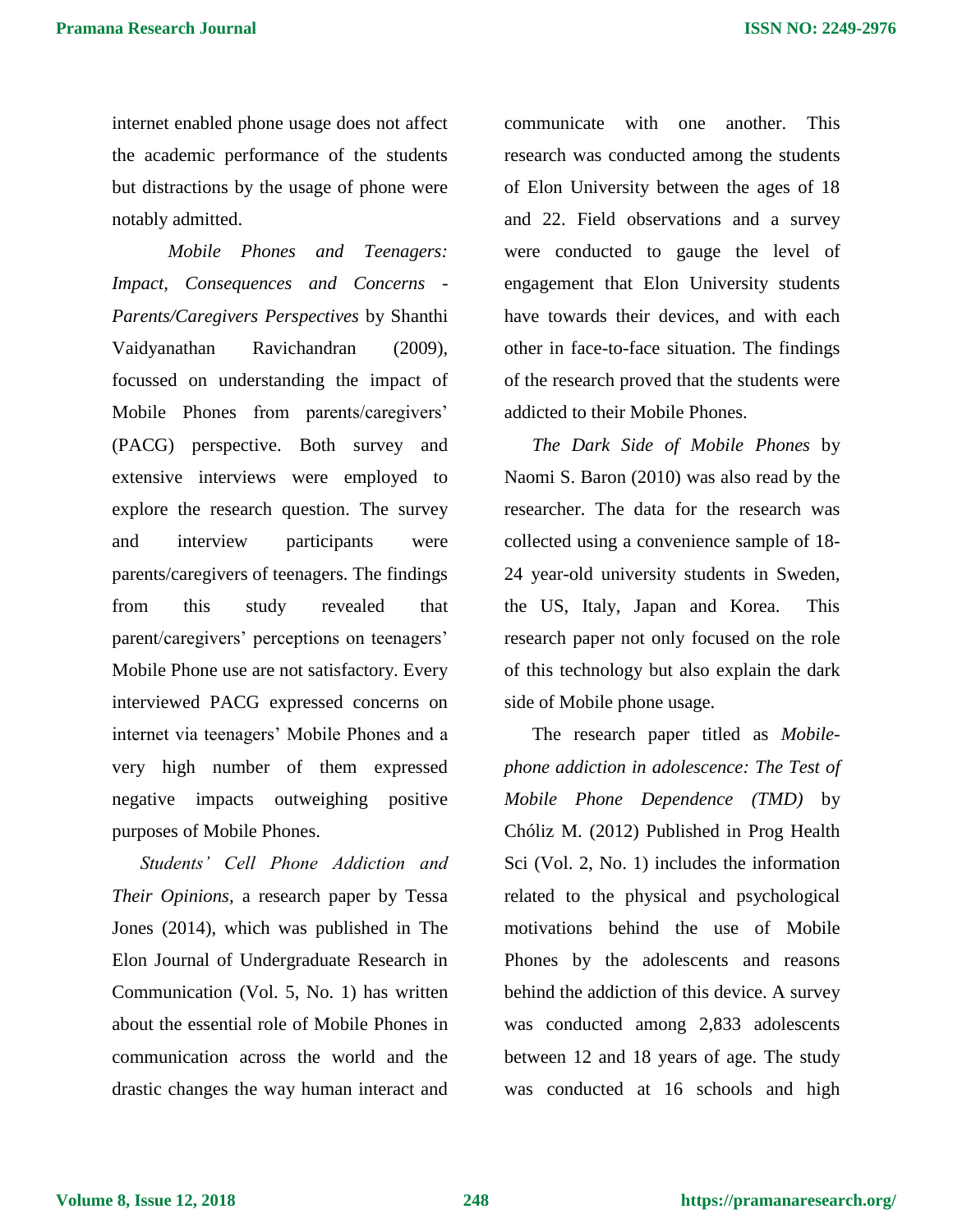schools. The main objective of this study was to develop a questionnaire for the diagnosis of mobile addiction and the results of the present research was focused to know the dependence of adolescents on Mobile Phones for which Likert scale was used.

*Mobile phone to youngsters: Necessity or addiction* by Ishfaq Ahmed, Tehmina Fiaz Qazi and Khadija Aijaz Perji (2011), which was published in African Journal of Business Management (Vol.5, No. 32), focuses on exploring the pattern of mobile

# **Objectives of Research**

After reviewing the related literature, the researcher has mentioned the objectives of the research as under:

1. To study the intensity of mobile phone addiction among the youngsters.

# **Hypotheses of research**

Based upon the objectives of research the researcher has mentioned the hypotheses as under

1. During the last few years tendency of mobile phone addiction has been increased

phone usage among the youngsters. The research was conducted among 500 students of university in Pakistan. The findings of this study revealed that, majority of respondents have definite priorities between their responsibilities and commitments and their cell phone usage. Very few are those who always exhibit the extreme addictive behaviors and the rest is the majority who are not frequently involved in addictive usage patterns.

- 2. To study the impact of mobile phones on the academic performance of students
- 3. To study the level of penetration of Mobile Phones in the lives of youngsters.

- 2. Mobile phone have affected the academic performance of students in a negative way
- 3. The level of penetration of mobile phones is very high in the lives of youngsters.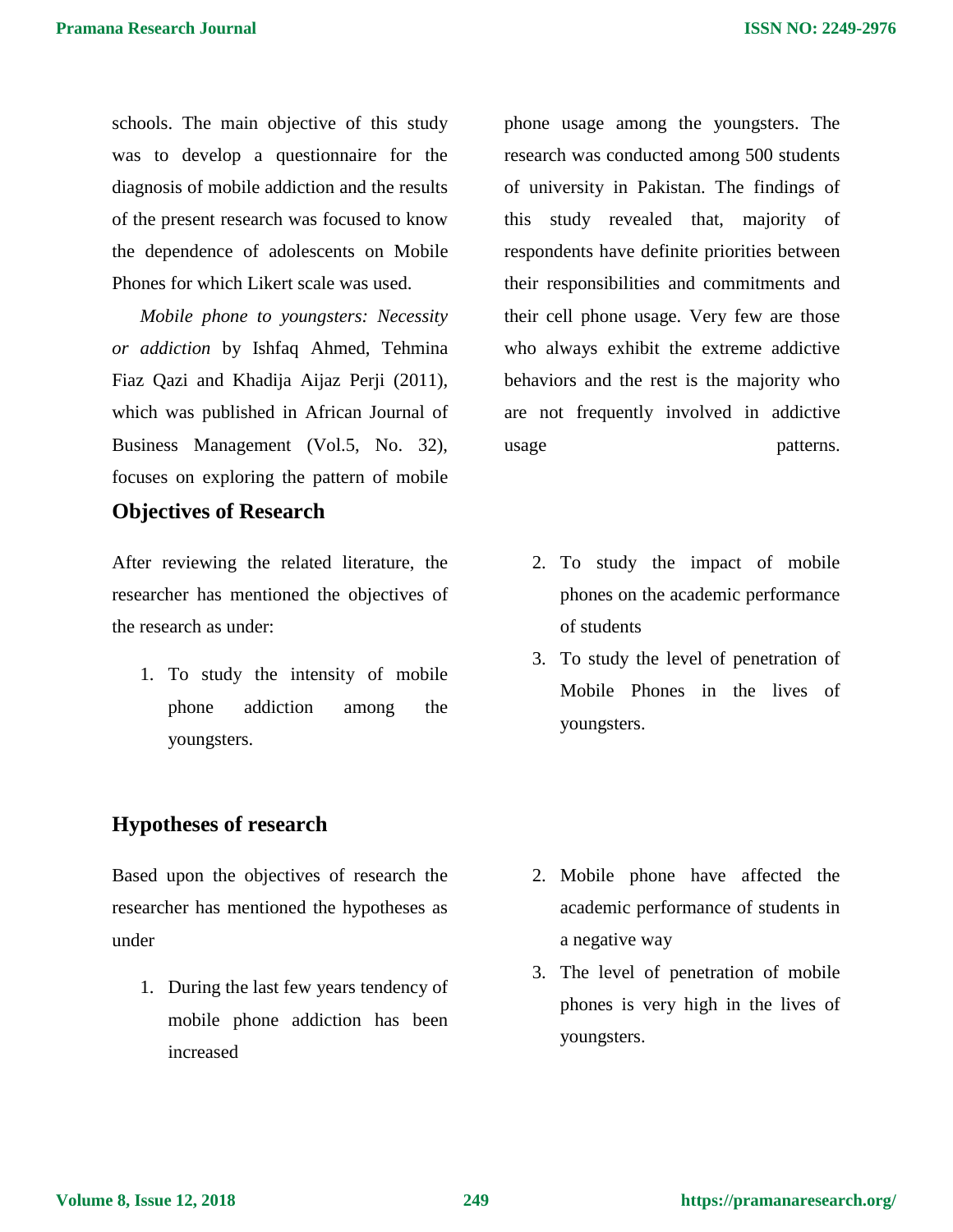## **Methodology**

As per the requirement of the present topic a survey was conducted among 50 graduate and undergraduate students of Chandigarh University, Gharuan. The students of age group 20-25 years were selected by keeping in mind the equal ratio of male and female students. For this purpose a questionnaire was constructed and the researcher herself approached the

students to collect the data. The researcher selected the sample purposively because the mentioned university has the crowd of students from different states of India and other countries. The second reason was that it was easier for the researcher to approach the students personally and to keep a watch over their behaviour

### **Data interpretation and results**

The present research was conducted among the college going youngsters to know the impact of Mobile phones on their academic performance and usage of this device. The 50 respondents were asked about the no. of Mobile Phones do they have. 82% respondents accepted that they have only one Mobile Phone, 12% said they have two Mobile Phones and 4% of them possess three Mobile Phones.

**How many Mobile Phones do you have?** 

| No of<br>Mobile<br>Phones | Male           | Female         | %              |
|---------------------------|----------------|----------------|----------------|
| 1                         | 19             | 22             | 82             |
| $\overline{2}$            | $\overline{4}$ | $\overline{2}$ | 12             |
| 3                         | $\overline{2}$ |                | 4              |
| Any other                 | 0              | 1              | $\overline{2}$ |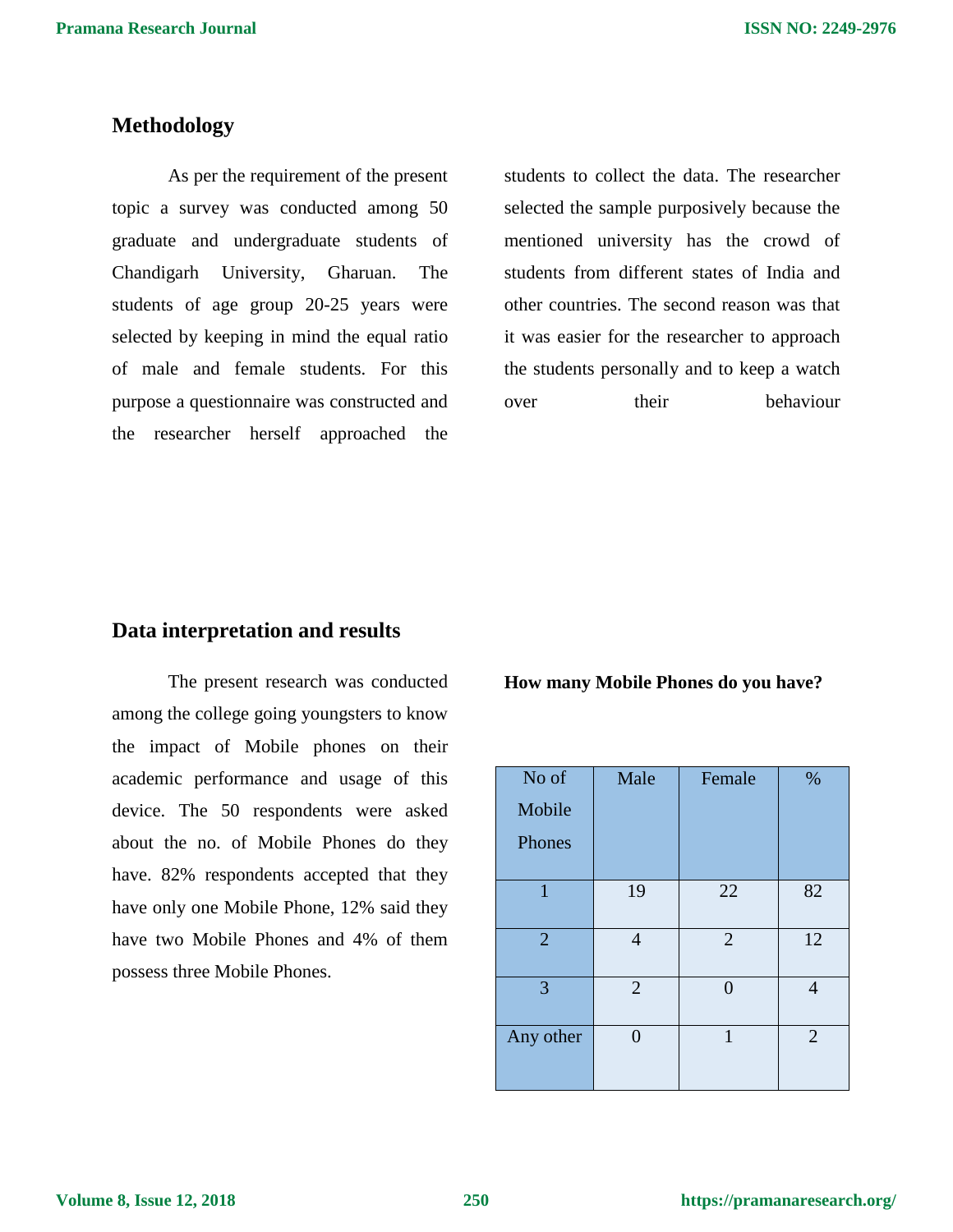To understand the impact of Mobile Phones on the academic performance of students the students were asked about the usage of this device during their classes. 28% of respondents accepted that they use Mobile Phones during their classes while 32% said that sometimes they use this device during the classes. On the same 20% accepted that they do not use this device during the class hours.

**Do you use your Mobile Phone during classes?** 

| Response       | Male           | Female | $\%$ |
|----------------|----------------|--------|------|
| Yes            |                |        | 28   |
| N <sub>o</sub> | $\overline{2}$ |        | 18   |
| Sometimes      | 15             | 12     | 54   |

The students are addicted to Mobile Phones or not, to know this factor the respondents were asked how often they check their Mobile Phones. 26% respondents accepted that they keep on checking their device after every two minutes, 26% mentioned the checking of this device after every Five minutes while 34% check it after one hour.

**How often do you check your Mobile Phone?** 

| Response                       | Male | Female | $\%$ |
|--------------------------------|------|--------|------|
| After every<br>two<br>minutes  | 7    | 6      | 26   |
| After every<br>five<br>minutes | 8    | 5      | 26   |
| After one<br>hour              | 9    | 8      | 17   |
| Any other                      | 1    | 6      | 14   |

Respondent's addiction towards this magic device was again studied from a different angle by asking the above mentioned question. 26% of respondents accepted that they check their Mobile Phone after every two minutes and the same percentage of students ie 26% accepted they check it after every 5 minutes. On the other side 17% accepted they use it or check it after one hour.

The impact of Mobile Phone usage on the academic performance of students was studied by asking about the time spend by them on this device. 18% 0f respondents keep on using Mobile Phones for the whole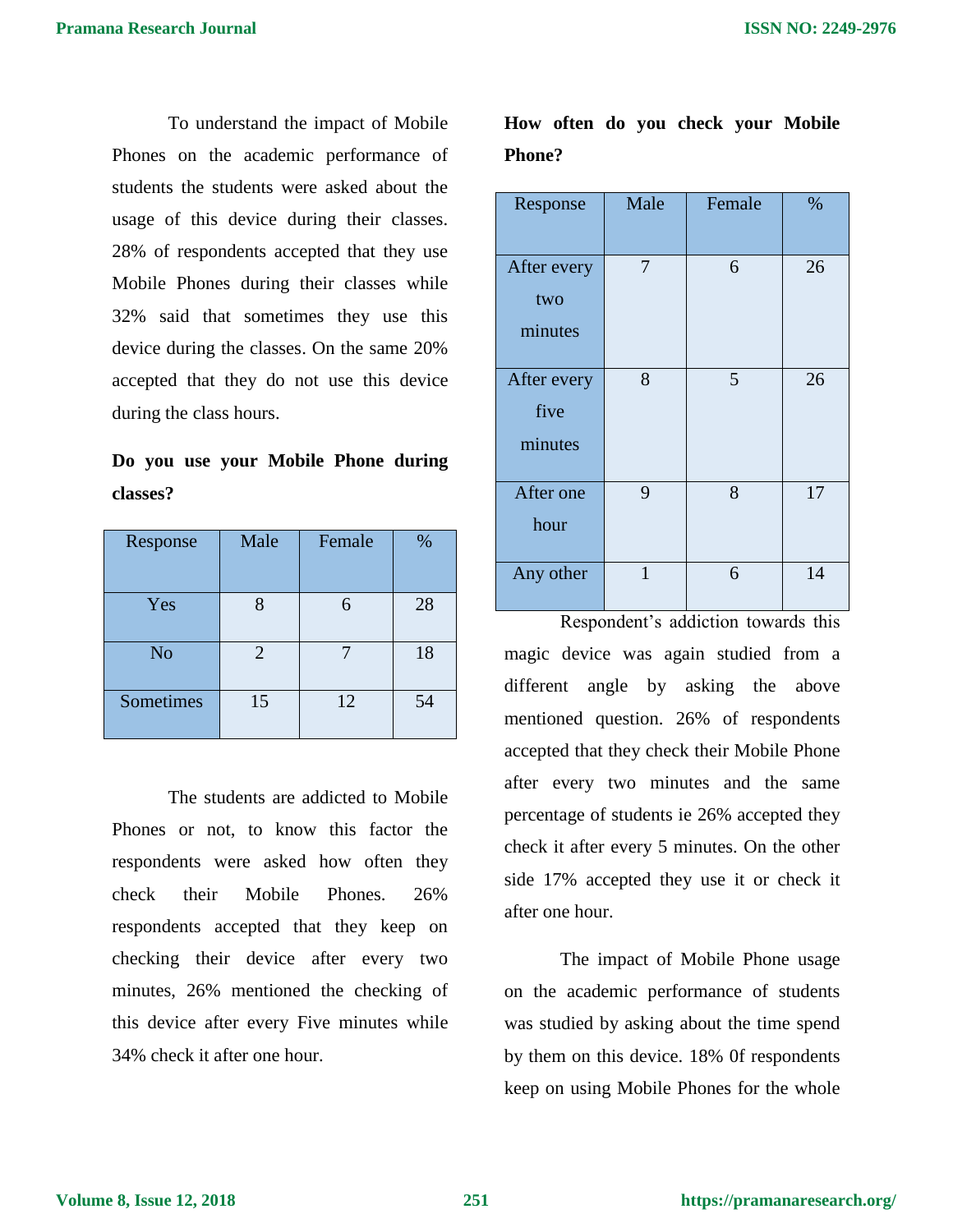day while 30% use it for 6-9 hours. Half of the respondents ie 50% accepted that they spend 3-5 hours on this device while there were only 2% respondents those who said they use this device only for 1 hour in a day.

| How much time in a day do you spend on |  |  |  |
|----------------------------------------|--|--|--|
| this device?                           |  |  |  |

| Response  | Male | Female | %              |
|-----------|------|--------|----------------|
| 1 hour    |      |        | $\overline{2}$ |
| 3-5 hours | 13   | 12     | 50             |
| 6-9 hours |      | 8      | 30             |
| Whole day | 5    |        | 18             |

70% of respondents accepted that it distract the respondents from their studies while 30% said that the usage of this device don't interrupt their studies.

**Do you think that the continuous use of Mobile phone distracts you from your studies?**

# **Conclusion**

The usage of Mobile phone has been increased tremendously with the advancement of technology and have both positive and negative aspects. The

| Response       | Male | Female | %  |
|----------------|------|--------|----|
| Yes            | 20   | 15     | 70 |
| N <sub>o</sub> |      |        | 30 |

Mobile Phone is a necessity or a status symbol for the respondents, while answering this question 34% accepted it is a necessity while 66% accepted it both as necessity and status symbol.

**'Mobile phone is a necessity or status symbol', what do you think?**

| Response                       | Male | Female | %  |
|--------------------------------|------|--------|----|
| Necessity                      | 8    | 9      | 34 |
| <b>Status</b><br>symbol        | 0    | 0      |    |
| Both the<br>above<br>mentioned | 17   | 16     | 66 |

communication has improved through new media and social networking sites but its long term usage leads to addictive behavior. Findings of the present research indicated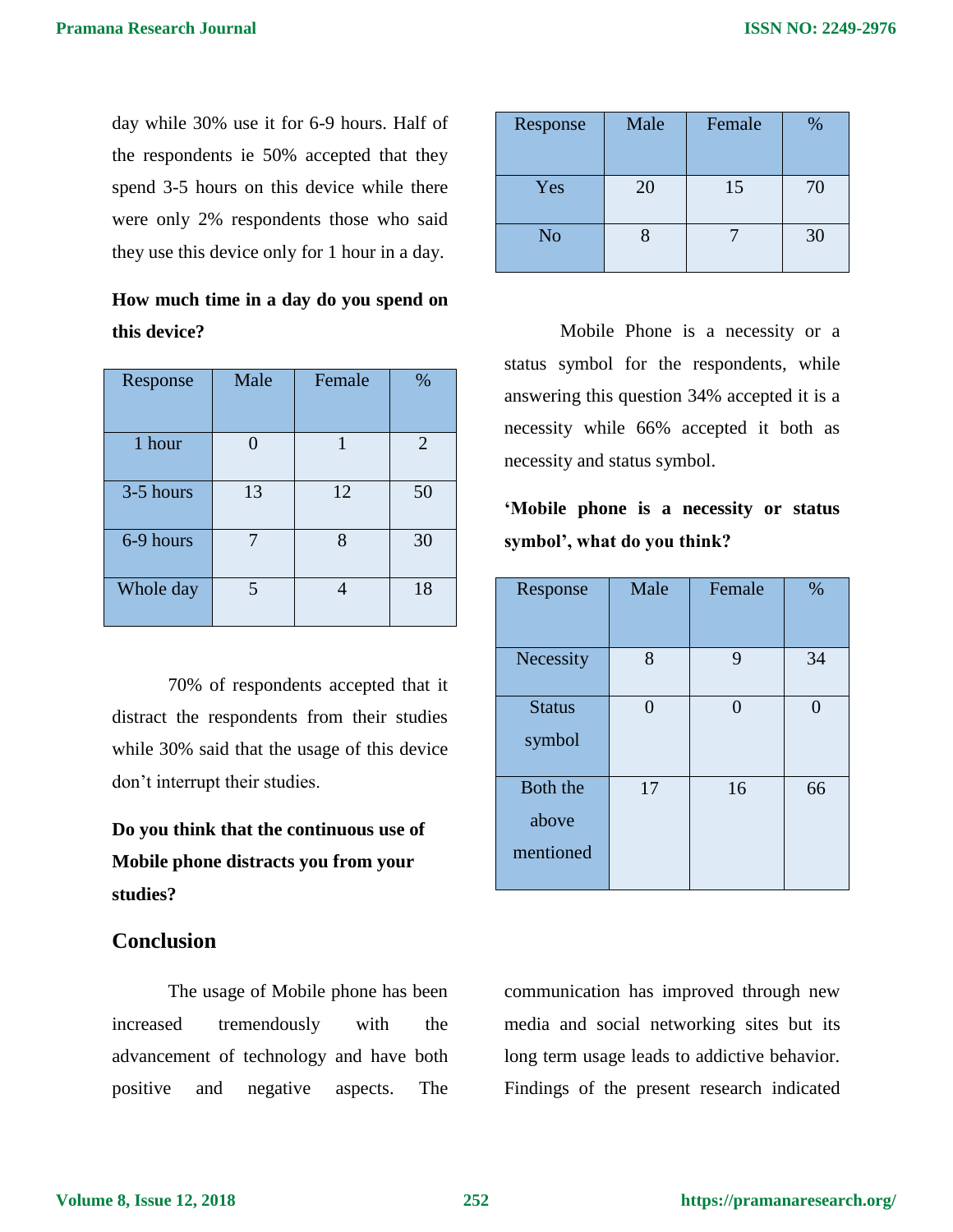that the college going students are influenced by Mobile Phones usage to greater extent and due to this their academic activities are left to suffer. As per the research findings a significant percentage of students accepted that they have two to three Mobile Phones, though the purpose of keeping two to three Mobile Phones was not asked but from the result the importance of this device in the lives of youngsters could be predicted. The situation seems more real when 28% students accepted that they use their Mobile Phones during their classes. The addiction of Mobile Phones among the youngsters can be identified from the next finding that they check their Mobile Phones after every two minutes or five minutes. A significant percentage of students spend their whole day by using Mobile Phones or 6-9 hours in a day, which clearly indicates the addiction and overuse of this device. The condition becomes more serious when the 70% of respondents accepted themselves that Mobile Phone usage distracts them from their studies. The result of present study clearly shows the Mobile Phone dependence among the youngsters and proves that the younger generation is addicted to this device.

# *References*

*Acharya, Jayanti ., Acharya, Indranil., Waghey, Divya. (2013).A study on some of the common health effects of cell-phones amongst college students, Community medicine & health education.V. 3, pp (1- 4). Retrieved September 18, 2018, from [http://omicsonline.org/a-study-on-some-of-the](http://omicsonline.org/a-study-on-some-of-the-common-health-effects-of-cell-phones-amongst%20college-students-2161-0711.1000214.pdf)[common-health-effects-of-cell-phones](http://omicsonline.org/a-study-on-some-of-the-common-health-effects-of-cell-phones-amongst%20college-students-2161-0711.1000214.pdf)[amongst%20college-students-2161-](http://omicsonline.org/a-study-on-some-of-the-common-health-effects-of-cell-phones-amongst%20college-students-2161-0711.1000214.pdf) [0711.1000214.pdf](http://omicsonline.org/a-study-on-some-of-the-common-health-effects-of-cell-phones-amongst%20college-students-2161-0711.1000214.pdf)*

*Ahmed, Ishfaq. (2011). Mobile phone to youngsters: Necessity or addiction. Retrieved September 19, 2018, from [https://academicjournals.org/article/article13806982](https://academicjournals.org/article/article1380698247_Ahmed%20et%20al.pdf) [47\\_Ahmed%20et%20al.pdf](https://academicjournals.org/article/article1380698247_Ahmed%20et%20al.pdf)*

*Aoki K, Downes EJ. (2003). Analysis of young people's use of and attitudes towards cell Phones. Retrieved September 18, 2018, from [https://pdfs.semanticscholar.org/e117/c4c62c94ac2c](https://pdfs.semanticscholar.org/e117/c4c62c94ac2c3ed014267c0f09d79426cbd8.pdf) [3ed014267c0f09d79426cbd8.pdf](https://pdfs.semanticscholar.org/e117/c4c62c94ac2c3ed014267c0f09d79426cbd8.pdf)*

*Baron, S. Naomi. (2010). The Dark Side of Mobile Phones. Retrieved September 20, 2018, from [https://www.google.co.in/url?sa=t&rct=j&q=&esrc](https://www.google.co.in/url?sa=t&rct=j&q=&esrc=s&source=web&cd=1&cad=rja&uact=8&ved=0ahUKEwjZo43ogLjTAhUHpo8KHfRtBh8QFgghMAA&url=http%3A%2F%2Fwww.american.edu%2Fcas%2Flfs%2Ffaculty-docs%2Fupload%2FThe-Dark-Side-of-Mobile-Phones.pdf&usg=AFQjCNFEhHtZY5wvIatXD8AwCz7dZVBbvw) [=s&source=web&cd=1&cad=rja&uact=8&ved=0a](https://www.google.co.in/url?sa=t&rct=j&q=&esrc=s&source=web&cd=1&cad=rja&uact=8&ved=0ahUKEwjZo43ogLjTAhUHpo8KHfRtBh8QFgghMAA&url=http%3A%2F%2Fwww.american.edu%2Fcas%2Flfs%2Ffaculty-docs%2Fupload%2FThe-Dark-Side-of-Mobile-Phones.pdf&usg=AFQjCNFEhHtZY5wvIatXD8AwCz7dZVBbvw) [hUKEwjZo43ogLjTAhUHpo8KHfRtBh8QFgghMAA](https://www.google.co.in/url?sa=t&rct=j&q=&esrc=s&source=web&cd=1&cad=rja&uact=8&ved=0ahUKEwjZo43ogLjTAhUHpo8KHfRtBh8QFgghMAA&url=http%3A%2F%2Fwww.american.edu%2Fcas%2Flfs%2Ffaculty-docs%2Fupload%2FThe-Dark-Side-of-Mobile-Phones.pdf&usg=AFQjCNFEhHtZY5wvIatXD8AwCz7dZVBbvw) [&url=http%3A%2F%2Fwww.american.edu%2Fcas](https://www.google.co.in/url?sa=t&rct=j&q=&esrc=s&source=web&cd=1&cad=rja&uact=8&ved=0ahUKEwjZo43ogLjTAhUHpo8KHfRtBh8QFgghMAA&url=http%3A%2F%2Fwww.american.edu%2Fcas%2Flfs%2Ffaculty-docs%2Fupload%2FThe-Dark-Side-of-Mobile-Phones.pdf&usg=AFQjCNFEhHtZY5wvIatXD8AwCz7dZVBbvw) [%2Flfs%2Ffaculty-docs%2Fupload%2FThe-Dark-](https://www.google.co.in/url?sa=t&rct=j&q=&esrc=s&source=web&cd=1&cad=rja&uact=8&ved=0ahUKEwjZo43ogLjTAhUHpo8KHfRtBh8QFgghMAA&url=http%3A%2F%2Fwww.american.edu%2Fcas%2Flfs%2Ffaculty-docs%2Fupload%2FThe-Dark-Side-of-Mobile-Phones.pdf&usg=AFQjCNFEhHtZY5wvIatXD8AwCz7dZVBbvw)[Side-of-Mobile-](https://www.google.co.in/url?sa=t&rct=j&q=&esrc=s&source=web&cd=1&cad=rja&uact=8&ved=0ahUKEwjZo43ogLjTAhUHpo8KHfRtBh8QFgghMAA&url=http%3A%2F%2Fwww.american.edu%2Fcas%2Flfs%2Ffaculty-docs%2Fupload%2FThe-Dark-Side-of-Mobile-Phones.pdf&usg=AFQjCNFEhHtZY5wvIatXD8AwCz7dZVBbvw)[Phones.pdf&usg=AFQjCNFEhHtZY5wvIatXD8AwCz](https://www.google.co.in/url?sa=t&rct=j&q=&esrc=s&source=web&cd=1&cad=rja&uact=8&ved=0ahUKEwjZo43ogLjTAhUHpo8KHfRtBh8QFgghMAA&url=http%3A%2F%2Fwww.american.edu%2Fcas%2Flfs%2Ffaculty-docs%2Fupload%2FThe-Dark-Side-of-Mobile-Phones.pdf&usg=AFQjCNFEhHtZY5wvIatXD8AwCz7dZVBbvw) [7dZVBbvw](https://www.google.co.in/url?sa=t&rct=j&q=&esrc=s&source=web&cd=1&cad=rja&uact=8&ved=0ahUKEwjZo43ogLjTAhUHpo8KHfRtBh8QFgghMAA&url=http%3A%2F%2Fwww.american.edu%2Fcas%2Flfs%2Ffaculty-docs%2Fupload%2FThe-Dark-Side-of-Mobile-Phones.pdf&usg=AFQjCNFEhHtZY5wvIatXD8AwCz7dZVBbvw)*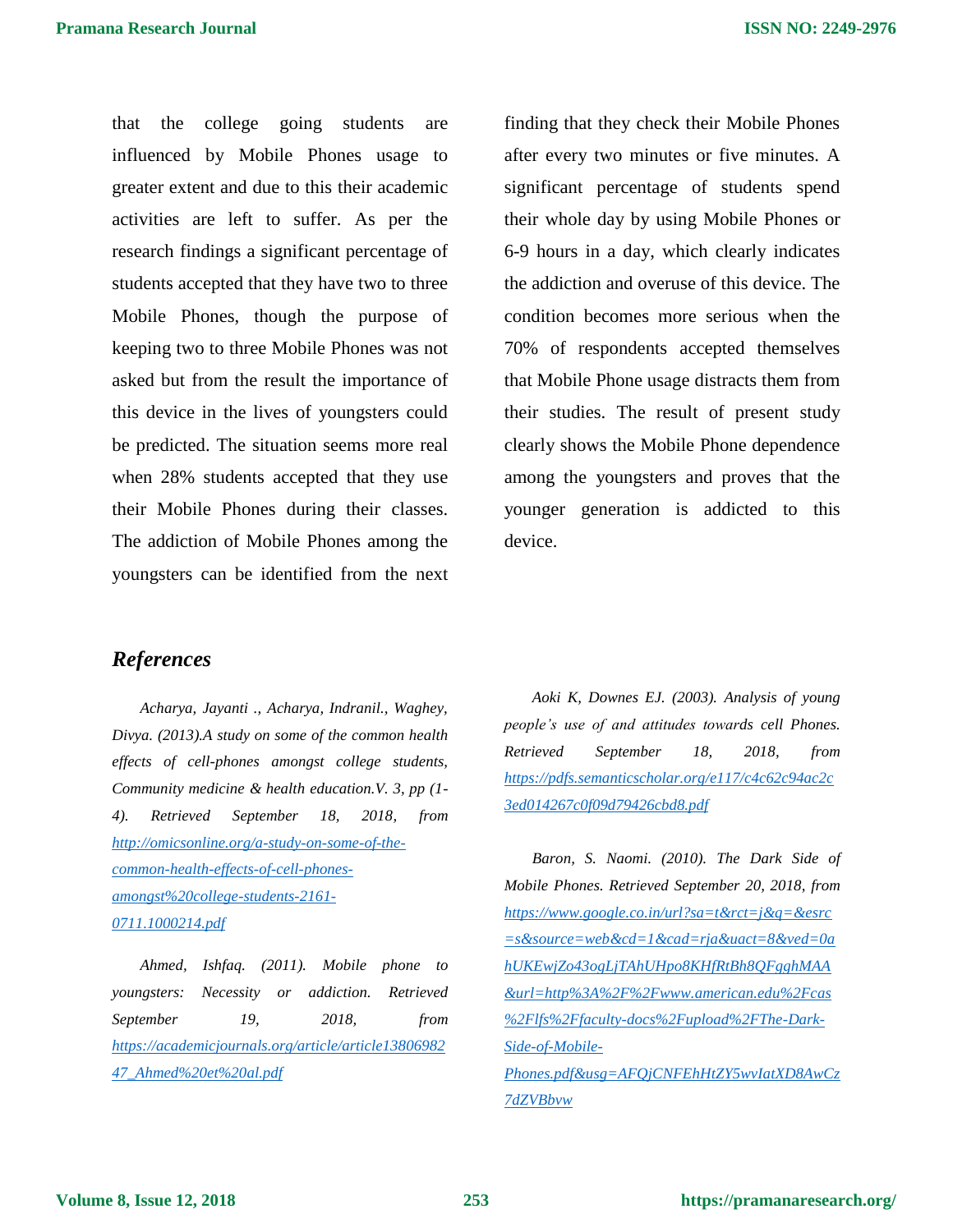*Chigona, W.,Kamkewenda, G., Manjoo, S. (2008). Uses and gratifications of mobile internet among South African students. Retrieved September 19, 2018, from [http://www.sajim.co.za/index.php/SAJIM/article/view](http://www.sajim.co.za/index.php/SAJIM/article/viewFile/329/321) [File/329/321](http://www.sajim.co.za/index.php/SAJIM/article/viewFile/329/321)*

*Eysenbach, Gunther. (2014). Investigating the Use of Smartphones for Learning Purposes by Australian Dental Students. Retrieved on September 19, 2018, from [https://www.ncbi.nlm.nih.gov/pmc/articles/PMC411](https://www.ncbi.nlm.nih.gov/pmc/articles/PMC4114424/) [4424/](https://www.ncbi.nlm.nih.gov/pmc/articles/PMC4114424/)*

*Ezemenaka, Emeka. (2013). The usage and impact of Internet enabled phones on academic concentration among students of tertiary institutions: A study at the University of Ibadan, Nigeria. Retrieved September 20, 2018, from <https://eric.ed.gov/?id=EJ1071336>*

*Goodwin, Richard. (2015). The history of mobile phones from 1973-2008; The handsets that made it all happen. Retrieved September 18, 2018, from [http://www.knowyourmobile.com/nokia/nokia-](http://www.knowyourmobile.com/nokia/nokia-3310/19848/history-mobile)[3310/19848/history-mobile](http://www.knowyourmobile.com/nokia/nokia-3310/19848/history-mobile) phones-1973-2008 handsets-made-it-all-happen*

*Hamblem, Matt. (2009). Cell phone, smartphone- What's the difference?. Retrieved September 19, 2018, from [http://www.pcworld.com/article/161376/cell\\_phone\\_](http://www.pcworld.com/article/161376/cell_phone_smart.html) [smart.html](http://www.pcworld.com/article/161376/cell_phone_smart.html)*

*Ogundijo, Olatunde. (2014). Use of Social Networking among Secondary School Students: Implications for Academic Performance. Retrieved*  *on September 20, 2018, from <http://www.scirj.org/papers-0514/scirj-P0514138.pdf>*

*Pavithra, MB, Suwarna M, et. al. (2015), A Study on Nomophobia - Mobile Phone Dependence, Among Students of a Medical College in Bangalore, Retrieved September 21, 2018, from [https://www.scientificamerican.com/article/scientists](https://www.scientificamerican.com/article/scientists-study-nomophobia-mdash-fear-of-being-without-a-mobile-phone/)[study-nomophobia-mdash-fear-of-being-without-a](https://www.scientificamerican.com/article/scientists-study-nomophobia-mdash-fear-of-being-without-a-mobile-phone/)[mobile-phone/](https://www.scientificamerican.com/article/scientists-study-nomophobia-mdash-fear-of-being-without-a-mobile-phone/)*

*Pinkasovitch, Arthur. (2010). Cell phone evolution. Retrieved September 21, 2018, from [http://www.investopedia.com/financial](http://www.investopedia.com/financial-edge/0310/cell-phone-evolution.aspx)[edge/0310/cell-phone-evolution.aspx](http://www.investopedia.com/financial-edge/0310/cell-phone-evolution.aspx)*

*Rabiu, Haruna, Mohammed, Aisha, et.al. (2016). Impact of Mobile Phone Usage on Academic Performance Among Secondary School Students in Taraba State, Nigeria. Retrieved April 12, 2018, from [https://eujournal.org/index.php/esj/article/viewFile/6](https://eujournal.org/index.php/esj/article/viewFile/6911/6630) [911/6630](https://eujournal.org/index.php/esj/article/viewFile/6911/6630)*

*Ravichandran, Shanthi. (2009). Mobile Phones and Teenagers: Impact, Consequences and Concerns-Parents/Caregivers Perspective. Retrieved on April 9, 2018, from [http://unitec.researchbank.ac.nz/bitstream/handle/10](http://unitec.researchbank.ac.nz/bitstream/handle/10652/1270/fulltext.pdf?sequence=1) [652/1270/fulltext.pdf?sequence=1](http://unitec.researchbank.ac.nz/bitstream/handle/10652/1270/fulltext.pdf?sequence=1)*

*Russell, Dominique. (2018). Controlling Smartphone use in Schools. Retrieved April 21, 2018, from* 

*[https://www.teachermagazine.com.au/articles/control](https://www.teachermagazine.com.au/articles/controlling-smartphone-use-in-schools) [ling-smartPhone-use-in-schools](https://www.teachermagazine.com.au/articles/controlling-smartphone-use-in-schools)*